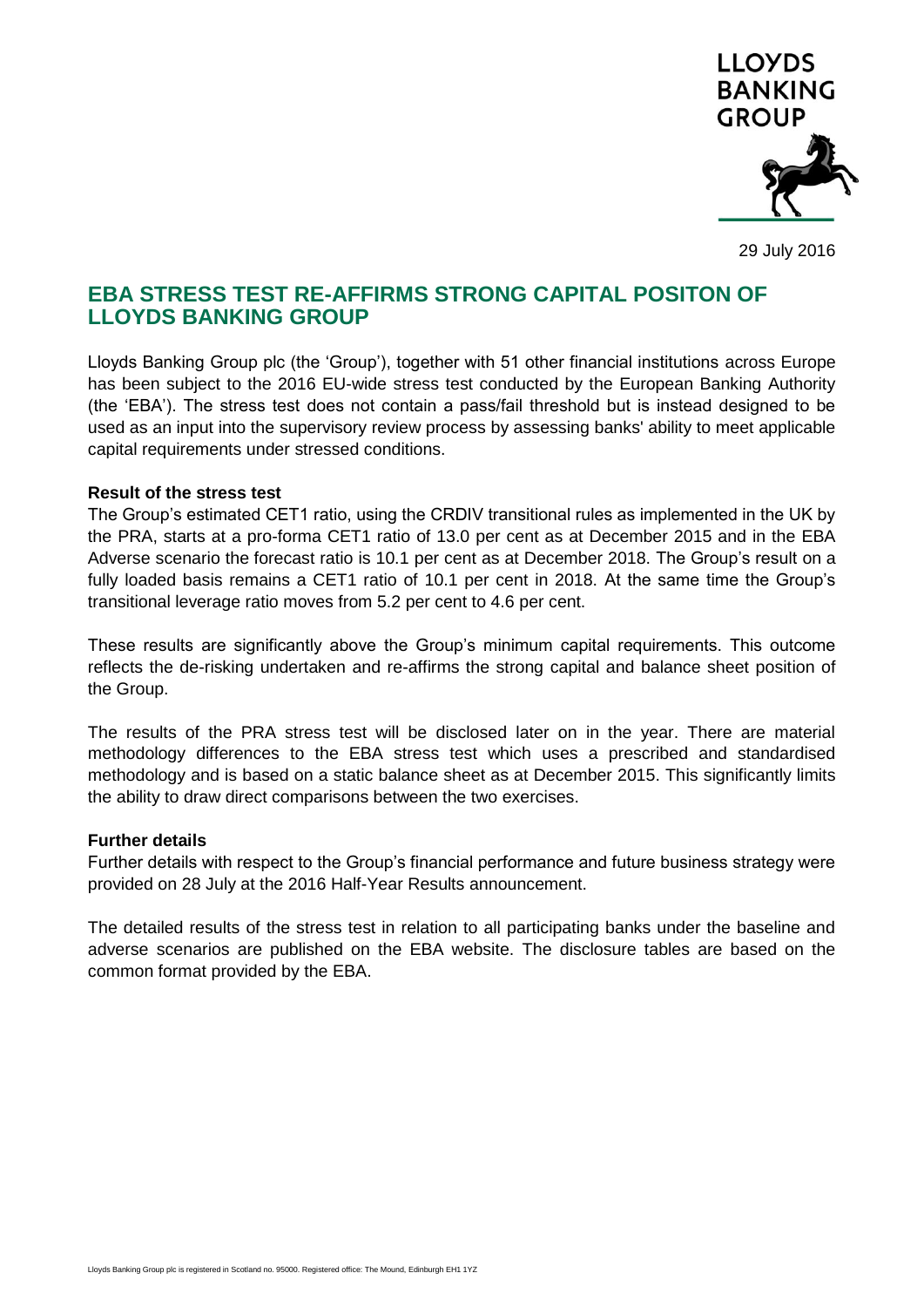## **Notes to Editors**

Details of the EBA prescribed methodology for the stress test can be found at: [http://www.eba.europa.eu/-/eba-launches-2016-eu-wide-stress-test-exercise].

The methodology includes a number of conditions and assumptions which are not reflected in the PRA stress. Examples include:

- Assumption of a static balance sheet (i.e. total assets remain at 2015 level)
- Net Interest Income capped at 2015 levels, as well as caps on new business pricing
- Market risk shock floor based on historical volatility and inability to recover in outer years
- Costs floored at 2015 levels, subject to the exclusion of agreed one-offs (TSB)

Fully loaded rules have been published to assist in the comparability of results but it should be noted that there still exist differences between UK and European versions of fully loaded.

Results are published in Euros and so the stress forecasts, per the EBA methodology, are translated at a constant exchange rate as of 31 December 2015 of 1.36249.

Neither the baseline scenario nor the adverse scenario illustrated in the templates should in any way be construed as a forecast, or be directly compared to other information published by the Group. These results do not take into account future business strategies and management actions and is not a predictor of future financial outcomes.

 $-$  END  $-$ 

For further information:

| <b>Investor Relations</b><br><b>Andrew Downey</b> | +44 (0) 20 7356 2334 |
|---------------------------------------------------|----------------------|
|                                                   |                      |
| andrew.downey@finance.lloydsbanking.com           |                      |
| <b>Corporate Affairs</b>                          |                      |
| <b>Matt Smith</b>                                 | +44 (0) 20 7356 3522 |
| <b>Head of Corporate Media</b>                    |                      |
| matt.smith@lloydsbanking.com                      |                      |
| Shella Ali                                        | +44 (0) 20 7356 2017 |
| Corporate Media Relations Manager                 |                      |
| shella.ali@lloydsbanking.com                      |                      |
|                                                   |                      |